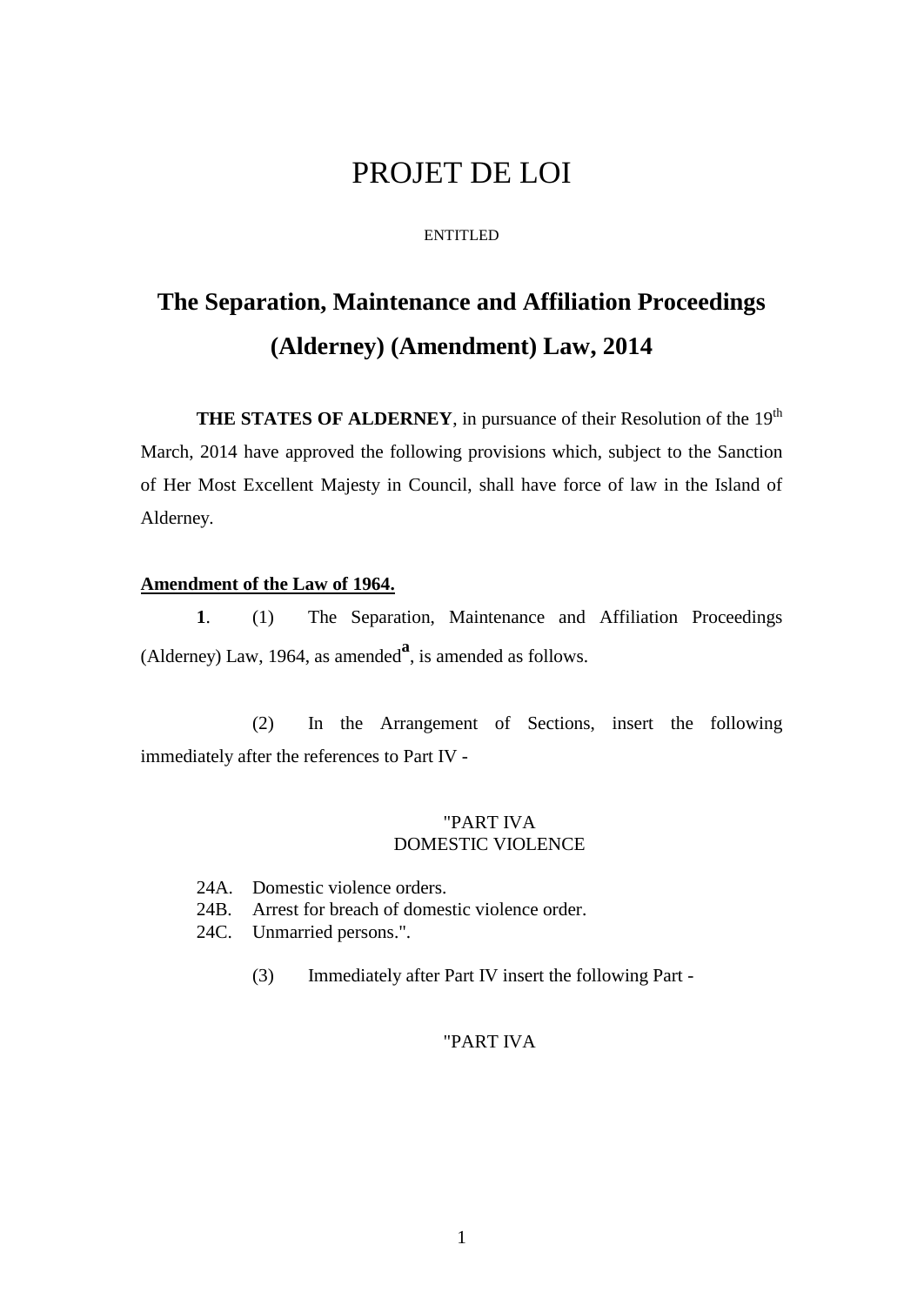#### DOMESTIC VIOLENCE

#### **Domestic violence orders.**

**24A.** (1) On the application of either party to a marriage, the Court may grant an order (a "**domestic violence order**") requiring the other party to the marriage ("**the respondent**") -

- (a) not to molest or threaten to molest the applicant, any child of the family or any child living with the applicant,
- (b) to leave, or not to enter, the matrimonial home or any part thereof, or any other specified premises, or any specified area,
- (c) to permit any person described in paragraph (a) to enter and remain in the matrimonial home or any part thereof,
- (d) not to do or omit to do any other thing specified in the order the doing or omission of which is, in the Court's opinion, likely or calculated to cause harm or distress to any person described in paragraph (a),
- (e) not to incite or assist any other person to do anything which, by virtue of the order, the respondent could not lawfully do.

1

**a** Ordres en Conseil Vol. XIX, p. 241 and Vol. XXIV, p. 150; Guernsey Ordinance No. VII of 2010; Alderney Ordinance No. V of 1972; No. II of 1979 and No. VII of 1991.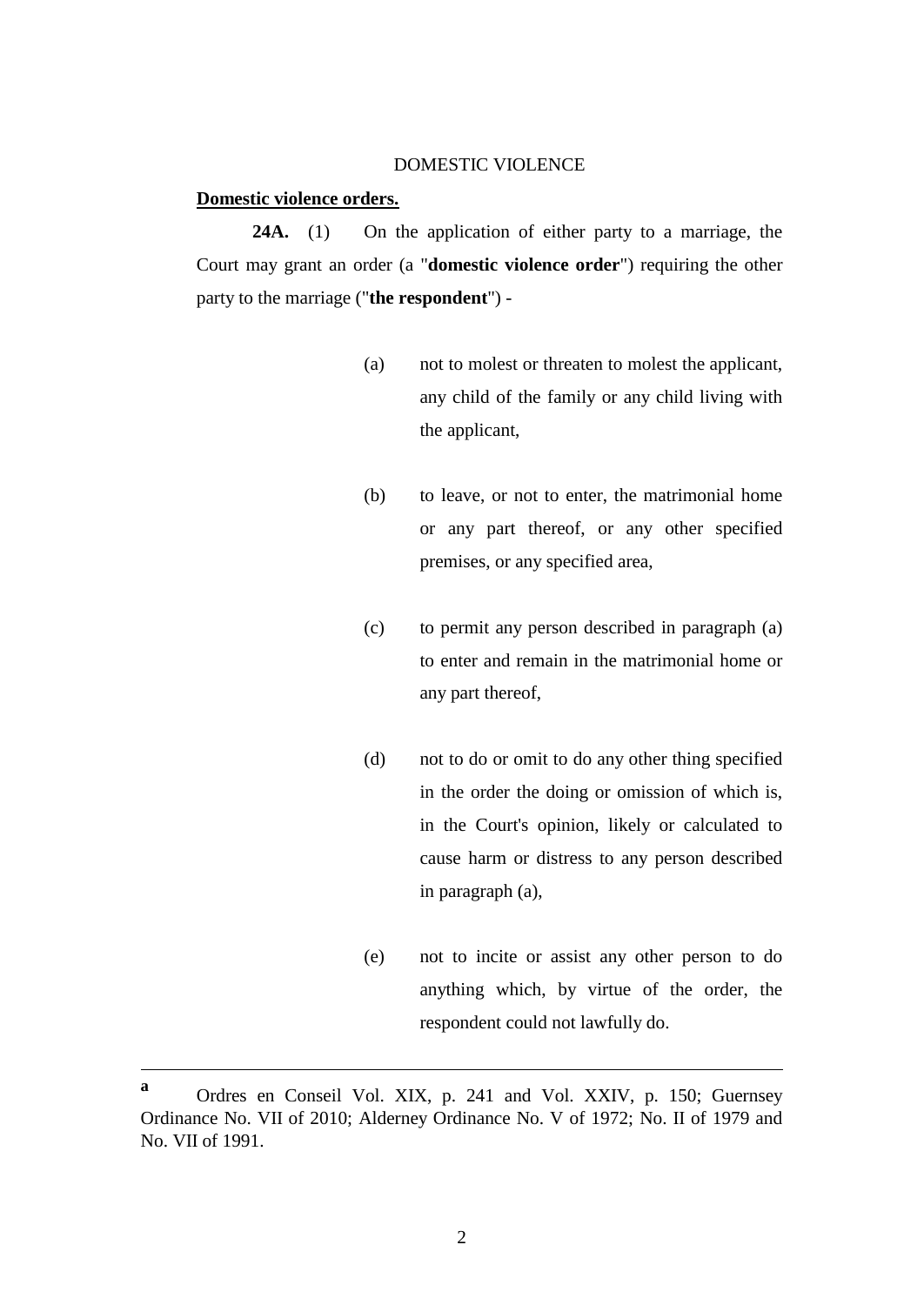- (2) A domestic violence order
	- (a) may be made subject to such conditions as the Court considers necessary or expedient to effect the purposes of the order,
	- (b) may be made for such term as may be specified, and
	- (c) may contain all or any of the requirements set out in paragraphs (a) to (e) of subsection (1).

(3) Except insofar as it affects rights of occupation, a domestic violence order does not affect any estate or interest in the matrimonial home.

(4) The Court may by order vary or revoke a domestic violence order on the application of either party to the marriage in question.

#### **Arrest for breach of domestic violence order.**

**24B.** (1) The Court may attach a power of arrest to a domestic violence order if it considers it necessary to do so for the protection of any person described in section 24A(1)(a).

(2) Where a power of arrest is attached to a domestic violence order, an officer of police may arrest the respondent if he has reasonable cause to suspect that the respondent has disobeyed the order in any respect.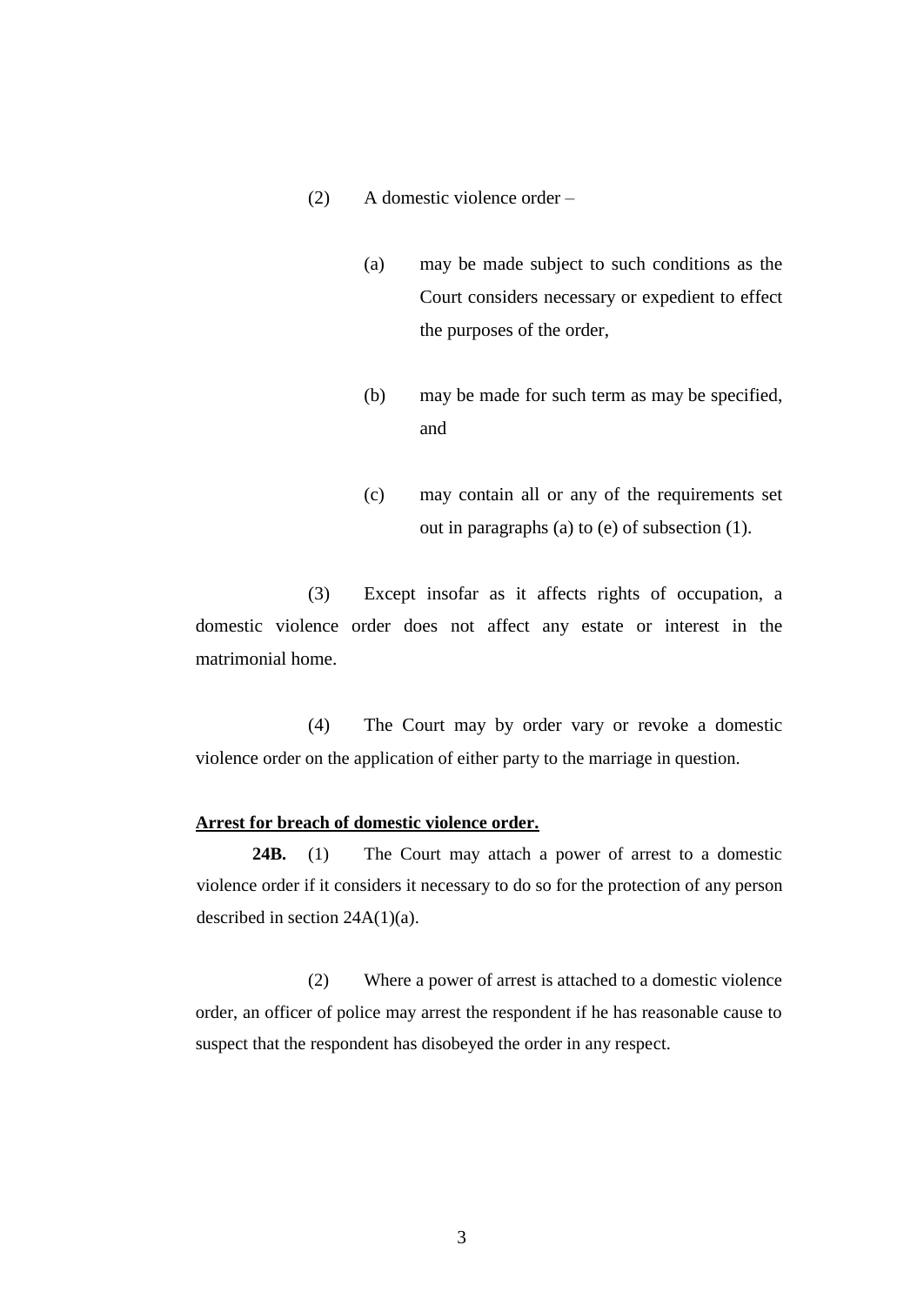(3) Where a power of arrest is not attached to a domestic violence order a Jurat may, if satisfied by information on oath that the respondent has disobeyed the order in any respect, direct his arrest by an officer of police.

- (4) A person arrested under subsection (2) or (3)
	- (a) shall be brought before the court within 24 hours of his arrest, and
	- (b) shall not be released within that period except by direction of the Court,

and nothing in this section authorises his detention beyond that period.

(5) In reckoning a period of 24 hours for the purposes of subsection (4), no account shall be taken of -

- (a) a Saturday, Sunday, Good Friday or Christmas Day,
- (b) a day appointed as a public holiday by Ordinance of the States, or
- (c) a day appointed as a day of public thanks-giving or public mourning.

#### **Unmarried couples.**

**24C**. Sections 24A and 24B apply in relation to a man and woman who live or have lived together in the same household as husband and wife as they apply in relation to the parties to a marriage, and references in those sections to a